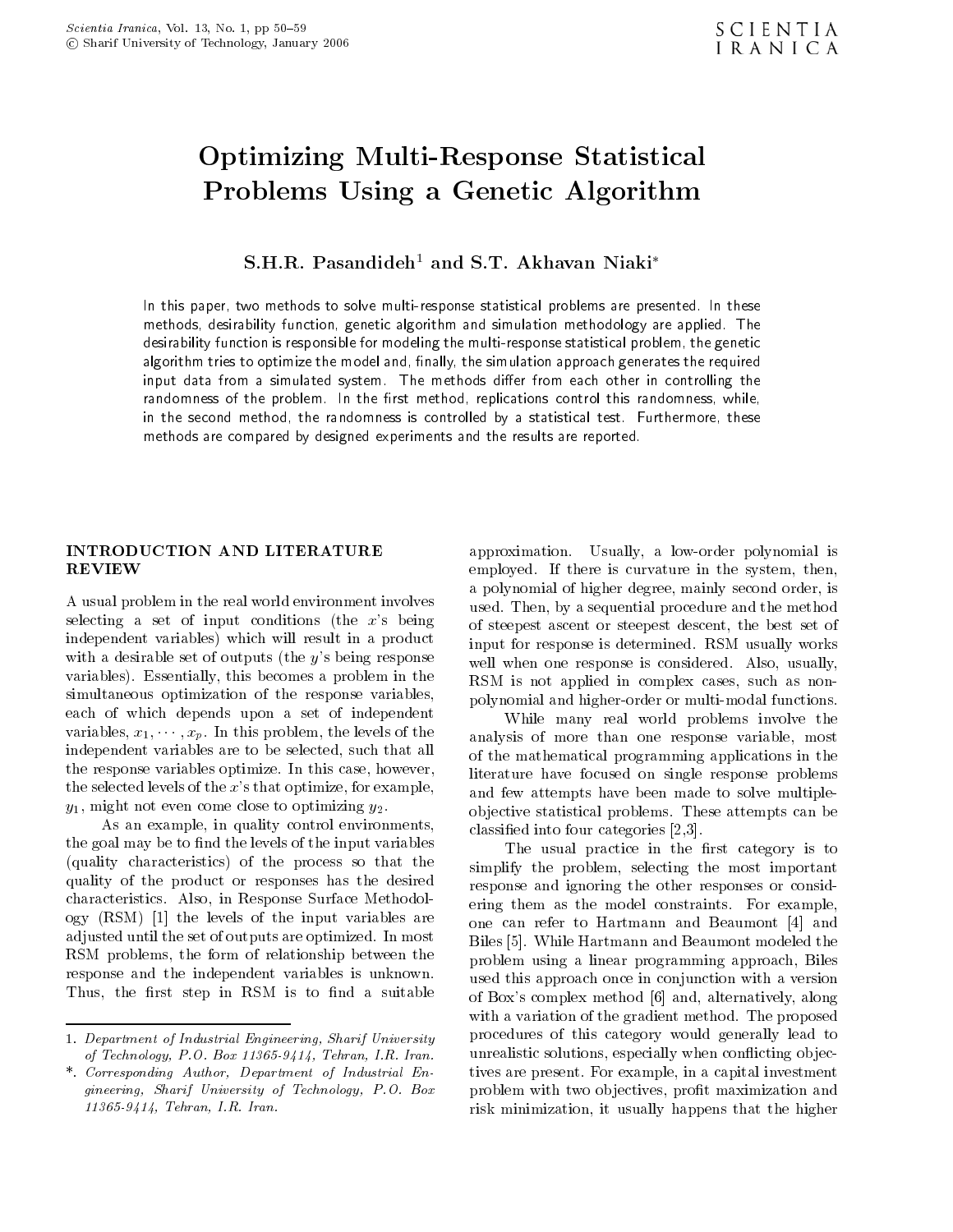the profit, the bigger the risk. For this reason, treating this problem using a single ob jective will lead to a poor solution.

The second category, where, basically, the objectives are aggregated into a single objective function, has been attempted several times in the literature, each time with relative success [3]. One of these attempts is called the weighted sum method and consists of adding all the objectives together using different weighting coefficients. Also, a variation of the goal programming method falls into this category. For instance, Clayton et al. [7], Rees et al. [8] and Baesler and Sepulveda [9] used this approach, along with other optimization methods. Baesler and Sepulveda integrated goal programming and Genetic Algorithm (GA) methods to solve the problem. Moreover, they used some statistical tests to control the random nature of the problem. Another method in this category is the goal attainment method, in which, in addition to the goal vector for each response, a vector of weights, relating the relative-under or relative-over attainment of the desired goals, must be elicited from the decision maker. The most serious pitfall of the method in this category is the importance of the responses and, hence, the determination of the weights in the objective function.

In the third category, some multi-attribute value functions are used. Mollaghasemi et al. [10] used <sup>a</sup> multi-attribute value function representing the decision-maker preferences. Then, <sup>a</sup> gradient search technique was applied to find the optimum value of the assessed function. Moreover, Mollaghasemi and Evans [11] proposed <sup>a</sup> modication of the multicriteria mathematical programming technique, called the STEP method, which works by interaction with the decision-maker. Teleb and Azadivar [12] proposed an algorithm based on the constrained scalar simplex search method. This method works by calculating the ob jective function value in <sup>a</sup> set of vertices of <sup>a</sup> complex. It moves towards the optimum by eliminating the worst solution and replacing it with <sup>a</sup> new and better solution. The process repeats until a convergence criterion is met. Boyle [13] presented <sup>a</sup> method called the Pair-wise Comparison Stochastic Cutting Plane (PCSCP), which combines features from interactive multi-ob jective mathematical programming and response surface methodology.

In the fourth category, <sup>a</sup> search-heuristic algorithm is basically used. Cheng et al. [14] presented <sup>a</sup> neuro-fuzzy and GA method for optimizing the multiple response problems. Schaffer [15] introduced <sup>a</sup> new method, called the Vector Evaluated Genetic Algorithm (VEGA), which differed from the simple GA method by way of chromosome selection. Allenson [16] used a population-based modeling on VEGA, in which gender was used to distinguish between the two objectives of a problem, consisting of planning <sup>a</sup> route composed of <sup>a</sup> number of straight pipeline segments. In this method, only male-female mating is allowed and gender is randomly assigned at birth. Fourman [17] suggested use of a GA-based method on the lexicographic ordering problem. In his approach, the designer ranks the objectives in order of importance. The optimum solution is then obtained by optimizing the objective function, starting with the most important and proceeding according to the assigned order of importance. Periaux et al. [18] proposed <sup>a</sup> GA-based method that uses the concept of game theory to solve a bi-objective optimization problem. Coello [19] proposed <sup>a</sup> min-max strategy with <sup>a</sup> GA. In this method, the decision maker has to provide a predefined set of weights that will be used to spawn several small subpopulations that evolve separately, each trying to converge to <sup>a</sup> single point. Fonseca and Fleming [20] proposed <sup>a</sup> GA scheme, in which the rank of an individual corresponds to the number of chromosomes in the current population by which it is dominated. Kim and Rhee [21] proposed <sup>a</sup> method based on the desirability function and GA and applied this method to optimize a welding process. Heredia-Langner et al. [22] presented <sup>a</sup> model-robust alphabetically-optimal design with <sup>a</sup> GA. This technique is useful in situations where computer-generated designs are most likely to be employed. In summary, the review of the literature in this category reveals that the Genetic Algorithm (GA) method has a specific role and works successfully.

In the following section, a brief description of the desirability function approach will be given. Then, <sup>a</sup> multi-response statistical optimization problem is modeled through the desirability function method. After that, two procedures will be presented, both based on the GA approach, to solve the problem. In order to evaluate the performance of the proposed procedures and to compare them, some numerical examples will be solved and the results will be reported. Finally, the conclusion and some recommendations for future research are reported.

### DESIRABILITY FUNCTION

The desirability function approach is one of the most widely used methods in industry for dealing with the optimization of multiple-response problems. It is based on the idea that the quality of <sup>a</sup> product that has multiple quality characteristics is completely unacceptable if one of the characteristics lies outside the desired limits. This method assigns a score to a set of responses and chooses factor settings that maximize that score.

In order to describe the desirability function approach mathematically, suppose each of the k response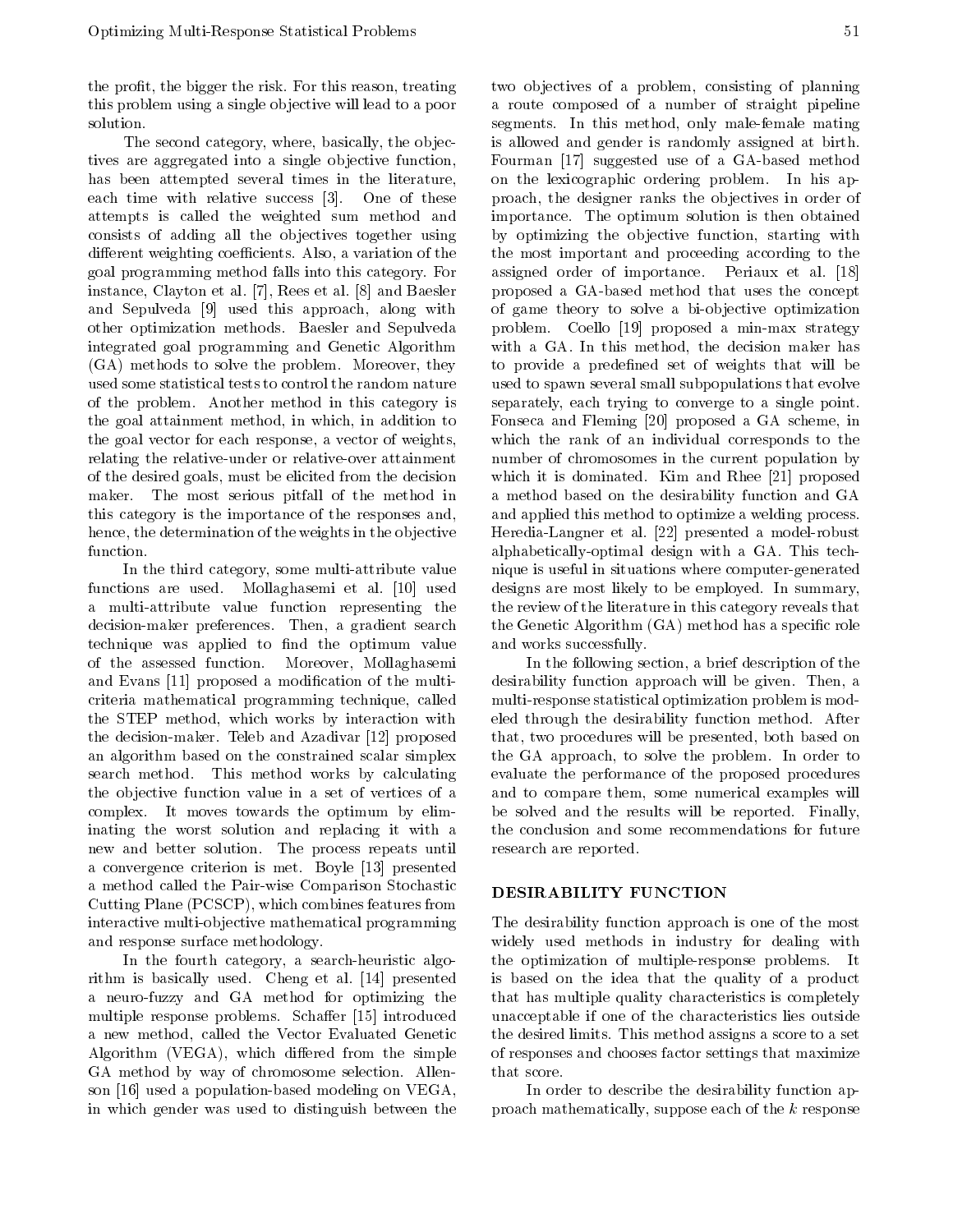variables are related to  $p$  independent variables by the following equation:

$$
y_{ij} = f_i(x_1, \dots, x_p) + \varepsilon_{ij},
$$
  
\n
$$
i = 1, \dots, k, \qquad j = 1, \dots, n_i,
$$
  
\n(1)

where  $y_{ij}$  is the j<sup>th</sup> observation on the *i*th response and  $f_i$  denotes the relationship between the *i*th response,  $y_i$  and  $x_1, \dots, x_p$ . The parameter,  $n_i$ , is the maximum number of observations for each of the  $k$  responses and  $\varepsilon_{ij}$  is an error term with mean  $E(\varepsilon_{ij}) = 0$  and variance  $VAN(\varepsilon_{ij}) = \sigma_i^2$ , such that one can relate the average response to the p independent variables by the following equation:

$$
\eta_i = f_i(x_1, \cdots, x_p), \quad i = 1, \cdots, k. \tag{2}
$$

A desirability function,  $d_i(y_i)$ , assigns numbers between <sup>0</sup> and 1 to the possible value of each response,  $y_i$ . The value of  $d_i(y_i)$  increases as the desirability of the corresponding response increases. The overall desirability,  $D$ , is defined by the geometric mean of the individual desirability values shown in the following equation:

$$
D = (d_1(y_1) \times d_2(y_2) \times \cdots \times d_k(y_k))^{\frac{1}{k}}, \tag{3}
$$

where  $k$  denotes the number of the responses. Note that if a response,  $y_i$ , is completely undesirable, i.e.,  $d_i(y_i) = 0$ , then, the overall desirability value is zero.

Depending on whether a particular response,  $y_i$ , is to be maximized, minimized or assigned a target value, different desirability functions can be used. Derringer and Suich [23] introduced a useful class of desirability functions.

There are two types of transformation from  $y_i$ to  $d_i(y_i)$ , namely; one-sided and two-sided transformation. The one-sided transformation is employed when  $y_i$  is to be maximized or minimized and the two-sided transformation is used when  $y_i$  is to be assigned a target value.

In a two-sided transformation, assume  $l_i$  and  $u_i$ to be the lower and upper limits and  $t_i$  be the target value of the response,  $y_i$ , such that  $l_i < t_i < u_i$ . Then, the desirability function is defined as the following equation:

$$
d_i(y_i) = \begin{cases} 0, & y_i < l_i \\ \left(\frac{y_i - l_i}{t_i - l_i}\right)^s, & l_i \leq y_i \leq t_i \\ \left(\frac{y_i - u_i}{t_i - u_i}\right)^t, & t_i \leq y_i \leq u_i \\ 0, & y_i > u_i, \end{cases} \tag{4}
$$

where the exponents,  $s$  and  $t$ , determine how strictly the target value is desired and that the user must specify their values. For  $s = t = 1$ , the desirability



Figure 1. Graph of the two-sided transformation.

function increases linearly towards  $t_i$ . For  $s < 1$  and  $t < 1$ , the function is convex and, for  $s > 1$  and  $t > 1$ , the function is concave. This function for different values of s and t is graphed in Figure 1.

In Figure 1, the value of  $t_i$  is chosen to be in almost the lower 25% of the interval between  $l_i$  and  $u_i$ . From Figure 1, one can see that the large values of s and t are chosen for situations in which one needs to have the response near  $t_i$ . In situations in which one desires to have the response near  $l_i$ , the values of t and s are chosen small. Medium values are used for s and t (close to one) when a case between the above two extremes is desired. Furthermore, if the user wants to have the response approaches to  $t_i$  very quickly and any value for the response greater than  $t_i$  and less than  $u_i$  is desirable, then, the value of s is chosen to be large and the value of t to be small.

Similarly, one can define one-sided desirability functions in cases of minimizing or maximizing. It should be noted that while some modified versions of the desirability functions are useful for situations in which the exact mathematical methods of optimization are used, the introduced basic desirability functions are good enough for the search methods applied for optimization problems [24]. For <sup>a</sup> good reference, see [23].

### PROBLEM MODELING

 $\mathcal{L} = \mathcal{L}$  . The factors of the responses are responses and the responses are responsible to the responses are responsible to the responses are  $\mathcal{L} = \mathcal{L} = \mathcal{L}$ The candidate problem in the framework of this research has two main characteristics. First, the problem itself is <sup>a</sup> computer simulation of <sup>a</sup> real world problem. For example, <sup>a</sup> real world production system is simulated, in which events occur stochastically and different factors are affecting multiple responses simultaneously and where the goal is to determine the levels of the factors that optimize the responses. In this case, when different inputs are selected as the observed by simulation. Second, the levels of the factors can be modeled by <sup>a</sup> real variable. <sup>A</sup> real example of the problems having these characteristics is a quality control process, in which the reaction time, the temperature and the percent catalyst are the input variables and the responses are the percent conversion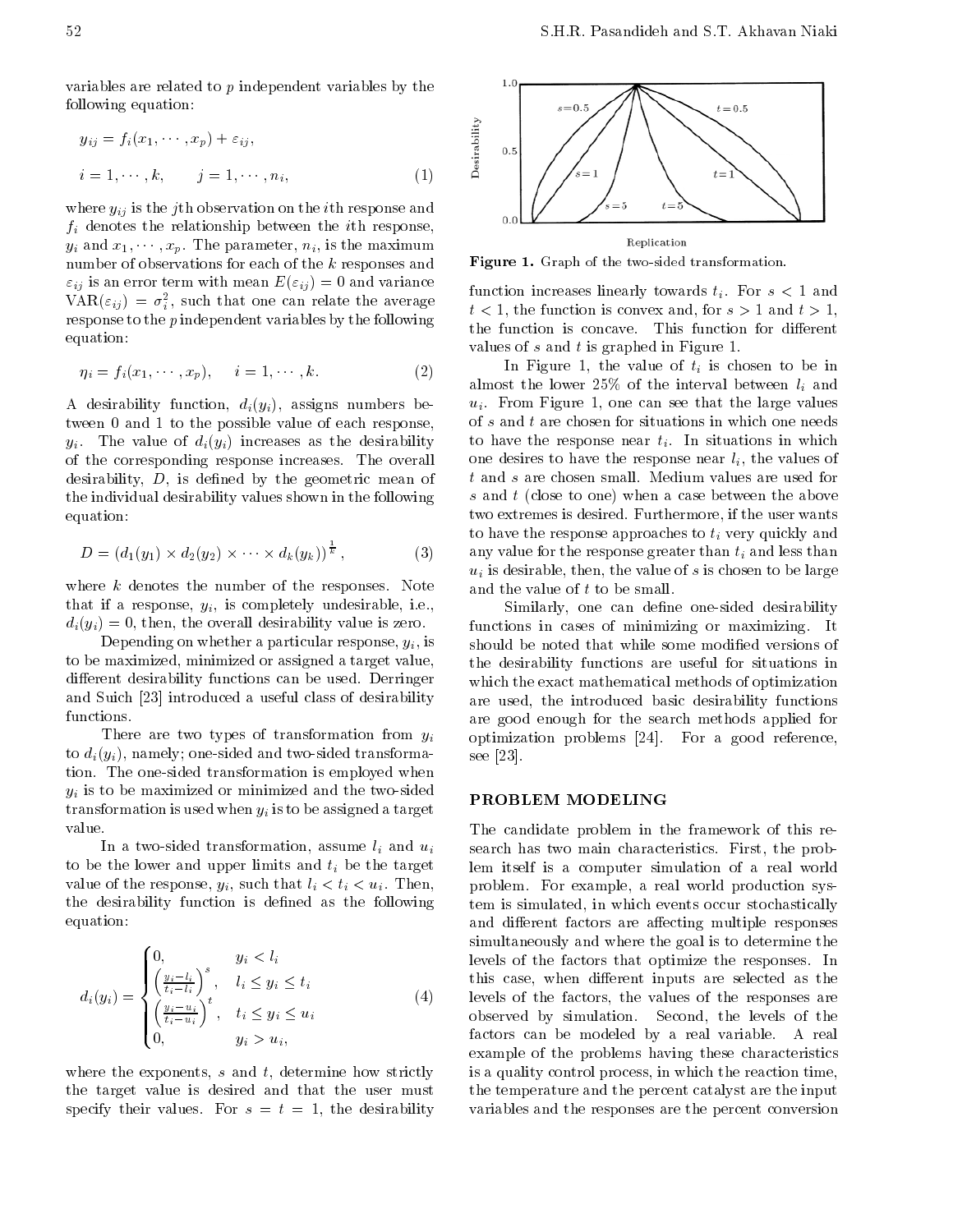and thermal activity of the process. In this situation, one may first want to simulate the production process and, then, determine the input variable levels, such that the outputs are maximized, minimized or set to <sup>a</sup> target value.

In the modeling phase of a multi-response statistical optimization problem, the objective function is transformed to a single function, using the desirability function framework. First, one must identify all the factors that make up the input of the problem. These factors are:

- 1. The independent variables,  $x_1, \dots, x_p$ ;
- 2. The lower and upper bounds of the independent variables  $(L(x_h)$  and  $U(x_h))$ ;
- 3. The output of the problem. This output is the response variables denoted by  $y_1, \dots, y_k$ ;
- 4. One-sided or two-sided desirability functions for each response. It is obvious that a one-sided or twosided transformation for each response depends on the nature of the ob jective of the problem.

Then, the mathematical model of the problem becomes:

$$
\max D = \sqrt[k]{(d_1(y_1) \times d_2(y_2) \times \cdots \times d_k(y_k))}
$$

s.t.:

$$
L(x_h) \le x_h \le U(x_h),
$$
 p  
\n
$$
h = 1, 2, \cdots, p.
$$
 (5) c

Based on the lowest error criterion, two methods are presented to solve the above model (Equation 5) in the next section.

In order to solve the mathematical model of the problem (Equation 5), first, a simulation approach is employed to generate output response values for all the ob jectives in the problem. Note that the problem has <sup>a</sup> stochastic nature. This means that if the set of  $x_1, \dots, x_p$  is fixed, then, in each of the simulation execution cases, the set of  $y_1, \dots, y_k$  may be different.

Because of the stochastic nature of the model, one needs to apply <sup>a</sup> heuristic-search algorithm to solve it. Among these algorithms, the GA is shown to be successful in optimizing multi-response problems, especially when the objectives are combined into one ob jective [3].

The usual form of GA was described by Goldberg [25]. Genetic algorithms are stochastic search techniques based on the mechanism of natural selection

and natural genetics. GA is different from conventional search techniques in a sense that it starts with an initial set of random solutions called population. Each individual in the population is called a chromosome, representing a solution to the problem at hand. The chromosomes evolve through successive iterations, called generations. During each generation, the chromosomes are evaluated, using some measures of fitness. To create the next generation, new chromosomes, called offsprings, are formed by either a crossover or mutation operator. A new generation is formed according to the fitness values of the chromosomes. After several generations, the algorithm converges to the best chromosome.

Knowing that a GA method needs scalar fitness information to work, the simplest idea would be to combine all the responses into <sup>a</sup> single one. In this methodology, the desirability approach is used for combining all the responses. Desirability functions have many advantages in comparison to other combining techniques. They have, in particular, a very flexible role. It means that one can, simultaneously, maximize some of the responses, minimize others and set target values to some of them.

Two GA methods are presented, which are different in structure, especially in controlling the stochastic nature of the problem. These methods have many similarities described in the following sub-sections. However, in the first method, the random nature of the problem is controlled by replication and, in the second method, the randomness is controlled by some multiple comparison statistical tests.

The initial information required to start the GA methods is as follows:

- 1. Population size: This is the number of the chromosomes or scenarios that are kept in each generation, denoted by N;
- 2. Number of replications: This is the number of the simulation replications of each scenario, denoted by  $n;$
- 3. Crossover rate: This is the probability of performing a crossover in the GA method, which is denoted by  $P_c$ ;
- 4. Mutation rate: This is the probability of performing mutation in the GA method, denoted by  $P_M$ .

#### Chromosome

In the GA methods, as a solution to the problem, one defines chromosomes or scenarios as being a set of the values for  $x_1, \cdots, x_p$ .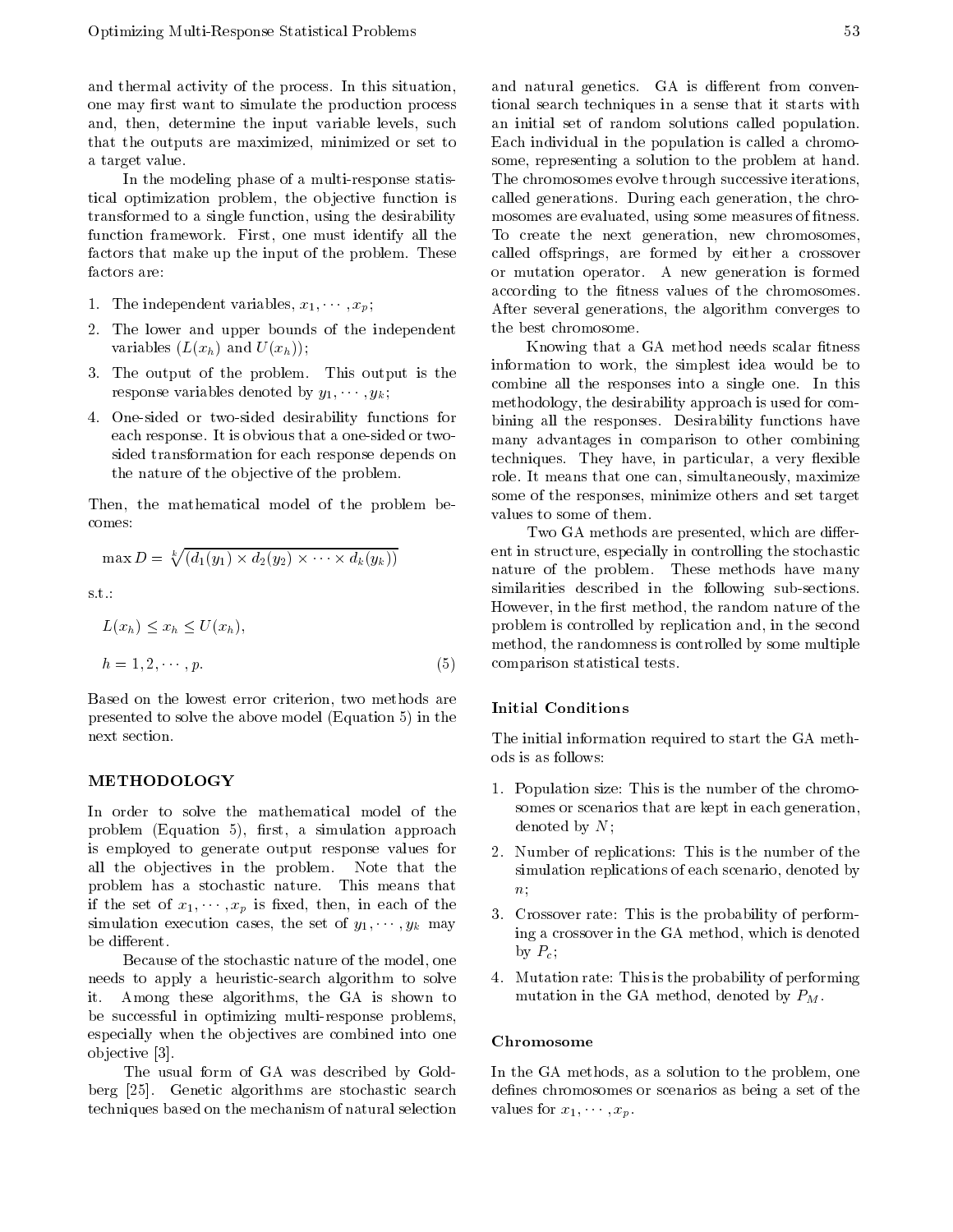# Initial Population

Generating an initial population of solutions or scenarios is the first stage towards starting the optimization process. The number of the scenarios is  $N$  and the scenarios are selected randomly to cover a wide range of solutions. Generally, users have a good idea where they can find good solutions. Some of the user's suggestions can be considered in the initial population.

In order to obtain the total desirability value of scenario  $j, x_{1j}, x_{2j}, \cdots, x_{pj}$ , after its preparation, it is simulated in  $n$  replications. Then, in each replication, the response variables are generated and the desirability value of each response is determined. To do this, the following parameters are defined:

$$
x_{ij}
$$
 is the input variable, *i*, in scenario *j*,  
 $i = 1, \dots, p, j = 1, \dots, N;$ 

- $y_{ijr}$  is the response variable, *i*, in scenario *j* and in replication r,  $i = 1, \dots, k, j = 1, \dots, N$ ,  $r = 1, \cdots, n;$
- $d_{ijr}$  is the desirability, i, in scenario j and in replication  $r, i = 1, \dots, k, j = 1, \dots, N$ ,  $r = 1, \dots, n$  and its value is obtained based on the desirability function characteristics described in the previous section;
- $D_{ir}$  is the total desirability value of scenario j in replication  $r, j = 1, \dots, N, r = 1, \dots, n;$
- $\overline{D}_j$  is the mean of the total desirability in scenario j,  $j = 1, \dots, N$  and it is calculated by  $D_j = \sum_{r=1}^n D_{jr}/n;$
- $S_i$  is the standard deviation of the total desirability in scenario j,  $j = 1, \dots, N$ .

### Crossover and Mutation

In a crossover process, it is necessary to mate pairs of chromosomes to create offspring. This is performed by selecting <sup>a</sup> pair of chromosomes from the generation randomly and with probability  $P_c$ . There are many different types of crossover operators. In this research, <sup>a</sup> variation of the crossover operators are used that work very well when the chromosome is represented using real and not binary code [26]. To define this operator precisely, assume that chromosomes A and B, presented, respectively, in the forms  $[a_1, a_2, \dots, a_p]$  and  $[b_1, b_2, \cdots, b_p]$ , are selected for the crossover operation. This crossover operator, using the following relations, will create the new chromosomes,  $C$  and  $D$ :

$$
C = \lambda A + (1 - \lambda)B,\tag{6}
$$

$$
D = (1 \quad \lambda)A + \lambda B,\tag{7}
$$

where  $\lambda$  is a parameter ranging between 0 and 1. One of the advantages of this crossover operator is that the new chromosomes,  $C$  and  $D$ , will be feasible.

Mutation is the second operation in the GA method for exploring new solutions. In mutation, <sup>a</sup> gene is replaced with <sup>a</sup> randomly selected number within the boundaries of the parameter [26]. More precisely, assume a specific gene, such as  $a_j$ , is selected for mutation, then, the value of  $a_j$  is changed to the new value,  $a_i$ , according to Equations 8 and 9, randomly <sup>j</sup> and with the same probability:

$$
a_j^* = a_j + (u_j - a_j) \times r \times \left(1 - \frac{i}{\max \text{gen}}\right),\qquad(8)
$$

$$
a_j^* = a_j \quad (a_j \quad l_j) \times r \times \left(1 \quad \frac{i}{\max \text{gen}}\right), \quad (9)
$$

where  $l_j$  and  $u_j$  are the lower and upper limits of the specified gene,  $r$  is a uniform random variable between 0 and 1,  $i$  is the number of the current generation and max gen is the maximum number of generations. Note that the value of  $a_j$  is transferred to its right or left randomly by Equations 8 and 9, respectively and  $r$  is this percentage. Furthermore, 1  $\frac{1}{\max \text{gen}}$  is an index with a value close to one in the first generation and close to zero in the last generation, which makes large mutations in the early generations and almost no mutations in the last generations.

### Objective Function Evaluation

After producing the new chromosomes by crossover and mutation processes, they must be simulated. The value of response variables, desirability functions and total desirability for each of the new scenarios can be generated by simulation.

### Chromosomes Selection

In the next phase of the methodology, the chromosomes are selected for the next generation. This selection is based on the fitness function value of each chromosome. The difference of the two proposed GA methods appears in this phase.

In the first method, the fitness function is considered, to be the total desirability,  $\overline{D}_j$ , of scenario j and, based on the better value of  $\overline{D}_j$ , N chromosomes are selected from the old and new ones deterministically. However, in the second method, because of the random nature of  $\overline{D}_i$  s the chromosomes are selected statistically. In this regard, first, the  $\overline{D}_j$ s are statistically compared and, then, the ones with better values are selected. To do this, a multiple-comparison statistical test [1] is applied to control the random nature of the situation and chromosomes are grouped, such that there is no statistical difference within the groups but there exist differences among different groups.

The multiple-comparison test used in the second method is Tukey's test. Tukey's test determines <sup>a</sup>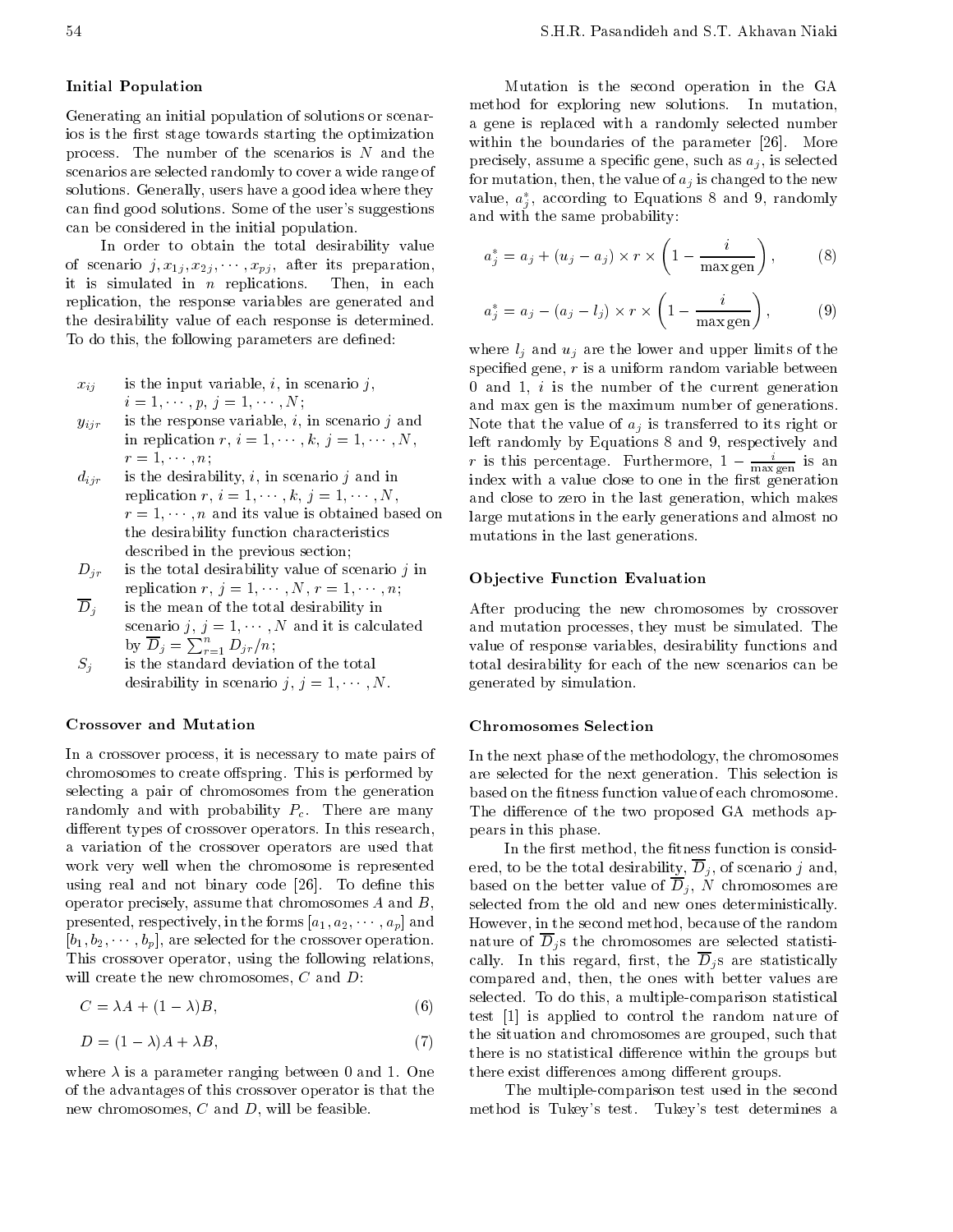critical value,  $T_{\alpha}$ , such that the probability of making a type I error is  $\alpha$  for all comparisons. Any pairs of  $\overline{D}_i$ s that differ by less than  $T_{\alpha}$  are statistically equal. The value of  $T_{\alpha}$  is determined by the following equation.

$$
T_{\alpha} = q_{\alpha}(N, f) \times \frac{\sqrt{\text{MSE}}}{\sqrt{n}},
$$
\n(10)

where  $q_{\alpha}(N, f)$  is the upper percentage point of the Studentized Range Statistic  $[17]$ , N is the population size, MSE is the mean squared error of  $\overline{D}_i$  s and f is the degrees of freedom associated with MSE, which is equal to  $n(N-1)$ .

Now, based on the fitness function value, the chromosomes are ranked in ascending order and grouped with a difference between their fitness function values less than  $T_{\alpha}$ , accordingly. In this way, groups of chromosomes are created that are not statistically different.

In order to generate chromosomes for the next generation, the roulette-wheel-selection technique [26,27], which is the most common selection technique, is applied. In this technique, first, the probability of selecting group  $k, p_k$ , is calculated by the following equation:

$$
p_k = \frac{\sum_{\forall j \in \text{Group } k} \overline{D}_j}{\sum_{j=1}^N \overline{D}_j}.
$$
\n(11)

Then, by the roulette-wheel-selection method, a group is chosen randomly and its best chromosome is selected, based on its fitness function value. This is done  $N$ times, making a generation with  $N$  chromosomes.

After the next generation is created, the crossover and mutation operators will operate on the new generation again and the selection phase will be repeated. This loop continues until the stopping criteria are met.

## Stopping Criteria

The last step in the methodology is to check if the selected method has found a solution that is good enough to meet the user's expectations. Stopping criterion is a set of conditions such that when the method satisfies them, a good solution is obtained. In this research, one stops when no improvement in fitness function values of several consecutive generations is observed. The number of sequential generations depends on the specied problem and the expectations of the user.

# PERFORMANCE OF THE PROPOSED METHODS

The performance of the proposed methods is studied in the following section.

Since most of the applications of the new methods are in the quality control and RSM environments and considering the fact that polynomials are used in these situations, in order to evaluate the performance of the new methods and to compare them, different polynomial examples are applied. The examples of the experiments are polynomial in nature such that when the values of the independent variables are fixed, the expected values of the responses are known. For example, consider three responses (output variables) as polynomial functions of three independent variables (input variables) as follows:

$$
y_1 = x_1^5 + x_1^4 + x_2^3 + x_3^6 + x_1x_2x_3 + \varepsilon_1,
$$
  
\n
$$
y_2 = x_1^2 + x_1x_3 + x_2x_3 + x_1x_2x_3 + \varepsilon_2,
$$
  
\n
$$
y_3 = x_1^3 + x_2^3 + x_3^4 + x_1x_2^2x_3^4 + \varepsilon_3,
$$

where  $1$ ,  $2$  and  $3$  are the error terms with the error terms with the error terms with the error terms with the error terms with the error terms with the error terms with the error terms with the error terms with the er following distributions; "1 N[0; 1], "2 EXP(0:10),  $\alpha$  , and the input variable input variables ranged in  $\alpha$  and  $\alpha$  $x_1$  , and  $x_2$  is defined to the form  $x_1$  and  $x_2$  and  $x_3$  and  $x_4$ xed values of the independent variables as x1 <sup>=</sup> 2, x2 <sup>=</sup> <sup>1</sup> and x3 <sup>=</sup> 3, the average value of responses will be T1 <sup>=</sup> E(y1) <sup>=</sup> 784, T2 <sup>=</sup> E(y2) <sup>=</sup> 19:1 and  $\overline{S}$  and  $\overline{S}$  . In this case, based on this case, based on the  $\overline{S}$ values of the response being T1 <sup>=</sup> 784, T2 <sup>=</sup> 19:1 and T3  $\sim$  254 and applying a two-sided desirability function function function  $\mu$ described in previous sections, the method that reaches closer to these values of the independent variables has <sup>a</sup> better performance than the other.

Thus, in order to compare the methods, a performance measure is defined as:

$$
Q^{2}(m) = \sum_{j=1}^{p} (x_{j}(m) - x_{j}(a))^{2}, \qquad (12)
$$

where  $x_j(a)$  is the given value and  $x_j(m)$  is the obtained value of the input variable,  $j$ . Then, the method with a lower value of  $Q^-(m)$  performs better.

In order to obtain results that are more reliable, the experimental examples are classied based upon the order of the polynomials and the degree of the variability of the example. Both factors are considered to have two levels, low and high. When the order of the polynomial is less than, or equal to, five, then, this factor is set to <sup>a</sup> low level, otherwise, it is set to its high level. The variability of the example is defined in terms of the sum of the error term's variances. Furthermore, the low and high levels of this factor are set when it is less than, or equal to, <sup>50</sup> and greater than 50, respectively. Therefore, different examples are considered in four classes. Class 1 contains examples in which both factors are set to their high levels. Class 2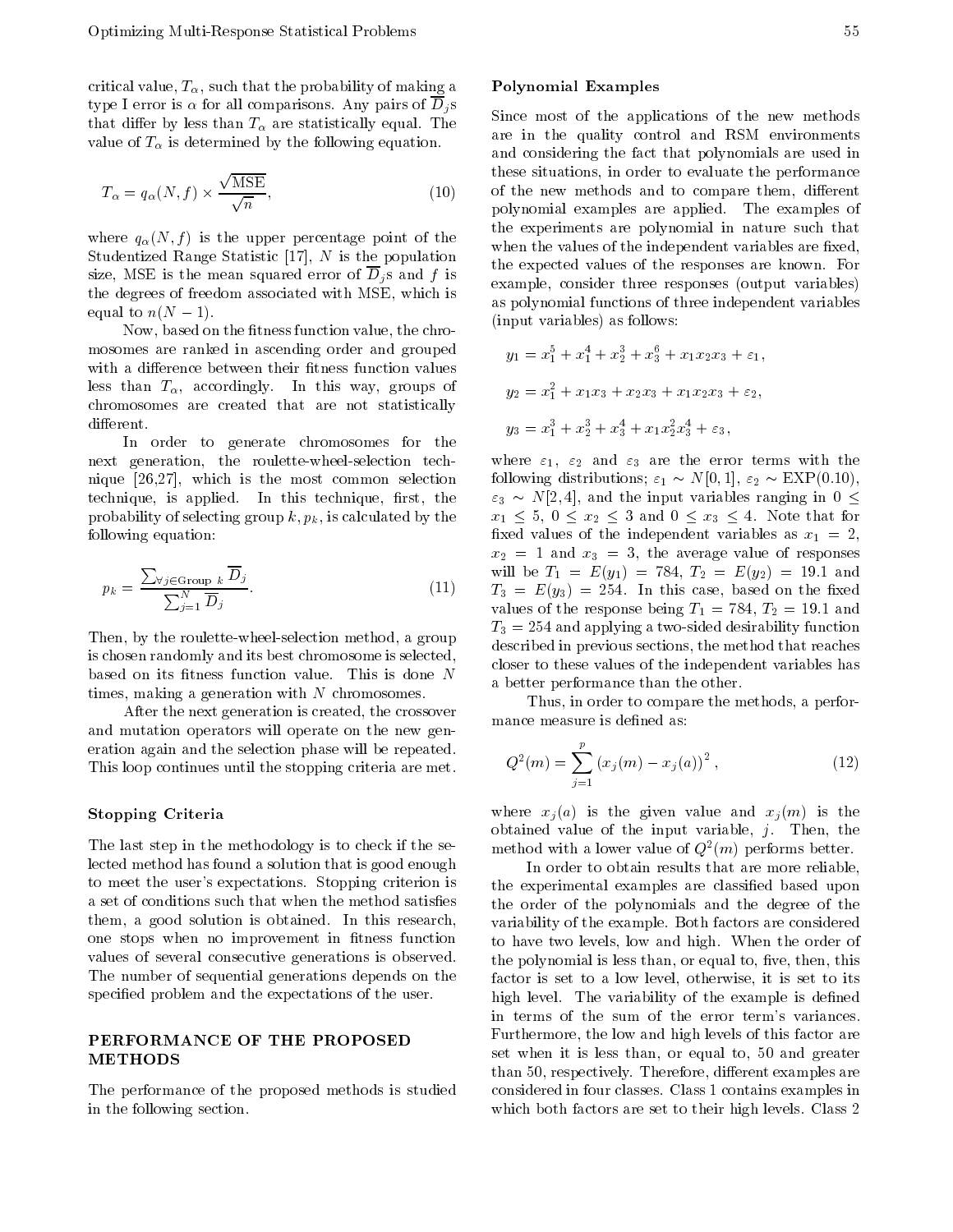consists of examples with both factors at their low levels. In Class 3, the order is high and the variability is low and, finally, Class 4 is designed to contain examples with the order at its low level and variability at its high level.

Then, both methods are applied to the examples of these classes several times, each time calculating the performance measure in Equation 12 and statistically comparing the two methods. In each class, five different polynomial functions are employed in four types of replications, making the total number of examples 80. As the case in all GA applications, in each example, the values of the mutation and crossover rate are chosen by trial and error.

For all of the examples, <sup>a</sup> two-sided desirability function is applied with the parameters s and t both being equal to one and the type <sup>I</sup> error in Tukey's test being equal to 0.05. Moreover, the value of the responses in each method is generated by random numbers from the error term's polynomials.

Tables 1 to 4 show the performance of each method when applied in different classes with different numbers of replication. Table <sup>5</sup> shows the results of the comprehensive case, where the two methods are applied to the problems of all classes in different replications. In addition, Figures <sup>2</sup> to <sup>6</sup> show the value of the performance measure vs. the number of replications being equal to 5, 10, <sup>25</sup> and <sup>50</sup> in different classes and in the comprehensive case. The  $\frac{5}{4}$ figures are the graphical representation of the tables. For instance, consider Table <sup>1</sup> or Figure 2. Five examples in class one are run by the two methods. These examples are applied to a different number of replications. For each case, the error of the method is determined by Equation <sup>12</sup> and the corresponding sum of the error terms is shown in Figure 2. For example, 0.3714 is the sum of the error terms in five examples that have been run by the 1st method and the number of replications is equal to 5. Either Table <sup>1</sup> or Figure <sup>2</sup> shows that the 1st method is

Table 1. Performances in Class 1.

| Methods                                   | No. of Replications                                   |    |    |  |  |  |
|-------------------------------------------|-------------------------------------------------------|----|----|--|--|--|
|                                           | 10                                                    | 25 | 50 |  |  |  |
| First Method                              | $\vert 0.3714 \vert 0.5495 \vert 0.4915 \vert 0.7555$ |    |    |  |  |  |
| Second Method 0.2318 0.3160 0.5773 1.2325 |                                                       |    |    |  |  |  |

Table 2. Performances in Class 2.

| Methods                                                                               | No. of Replications | t٥ |    |    |    |
|---------------------------------------------------------------------------------------|---------------------|----|----|----|----|
|                                                                                       |                     | 10 | 25 | 50 | r. |
| <b>First Method</b> $\begin{bmatrix} 0.4363 & 0.5787 & 0.2095 & 0.1357 \end{bmatrix}$ |                     |    |    |    |    |
| Second Method   2.0951   0.1875   0.1242   0.1707                                     |                     |    |    |    | O. |

Methods | No. of Replications <sup>5</sup> <sup>10</sup> <sup>25</sup> <sup>50</sup> First Method  $(0.0002 | 0.0003 | 0.0020 | 0.0039)$ Second Method 1.2048 0.4893 0.3762 2.9873

Table 3. Performances in Class 3.

Table 4. Performances in Class 4.

| Methods                                   | No. of Replications |    |                                                       |         |
|-------------------------------------------|---------------------|----|-------------------------------------------------------|---------|
|                                           |                     | 10 | 25                                                    | 50      |
| First Method                              |                     |    | $\vert 6.4144 \vert 0.4614 \vert 0.2316 \vert 0.1873$ |         |
| <b>Second Method</b> 4.1841 3.0127 0.1989 |                     |    |                                                       | - 1.093 |

Table 5. Performances in the comprehensive case.

| Methods                                           | No. of Replications |    |    |    |
|---------------------------------------------------|---------------------|----|----|----|
|                                                   |                     | 10 | 25 | 50 |
| First Method   7.2223   1.5899   0.9346   1.1824  |                     |    |    |    |
| Second Method   7.7158   4.0055   1.2766   5.4835 |                     |    |    |    |



 $\mathbf{F}$   $\mathbf{F}$  and  $\mathbf{F}$  are computed to  $\mathbf{F}$  . The contract  $\mathbf{F}$ 

better than the 2nd method for <sup>a</sup> small number of replications and is worse for <sup>a</sup> large number of replications. Moreover, the figures show that the errors in both methods, when the number of replications is at its medium level, are relatively low. In this case, the second method performs better when both variability and order of example factors are set to their low or high levels. Besides, in cases when the variability factor is set to its low level, increasing the number of replications would result in increasing the variance of the error term and, hence, decreasing the power of the test statistics. Furthermore, with the variability factor set to its high level, increasing the number of replications would not much decrease the magnitude of the variance of the error term. It is recommended to do the experiments with an average number of replications.

In order to statistically compare the performances of the two methods, the methods are considered as the treatment levels. Since different random number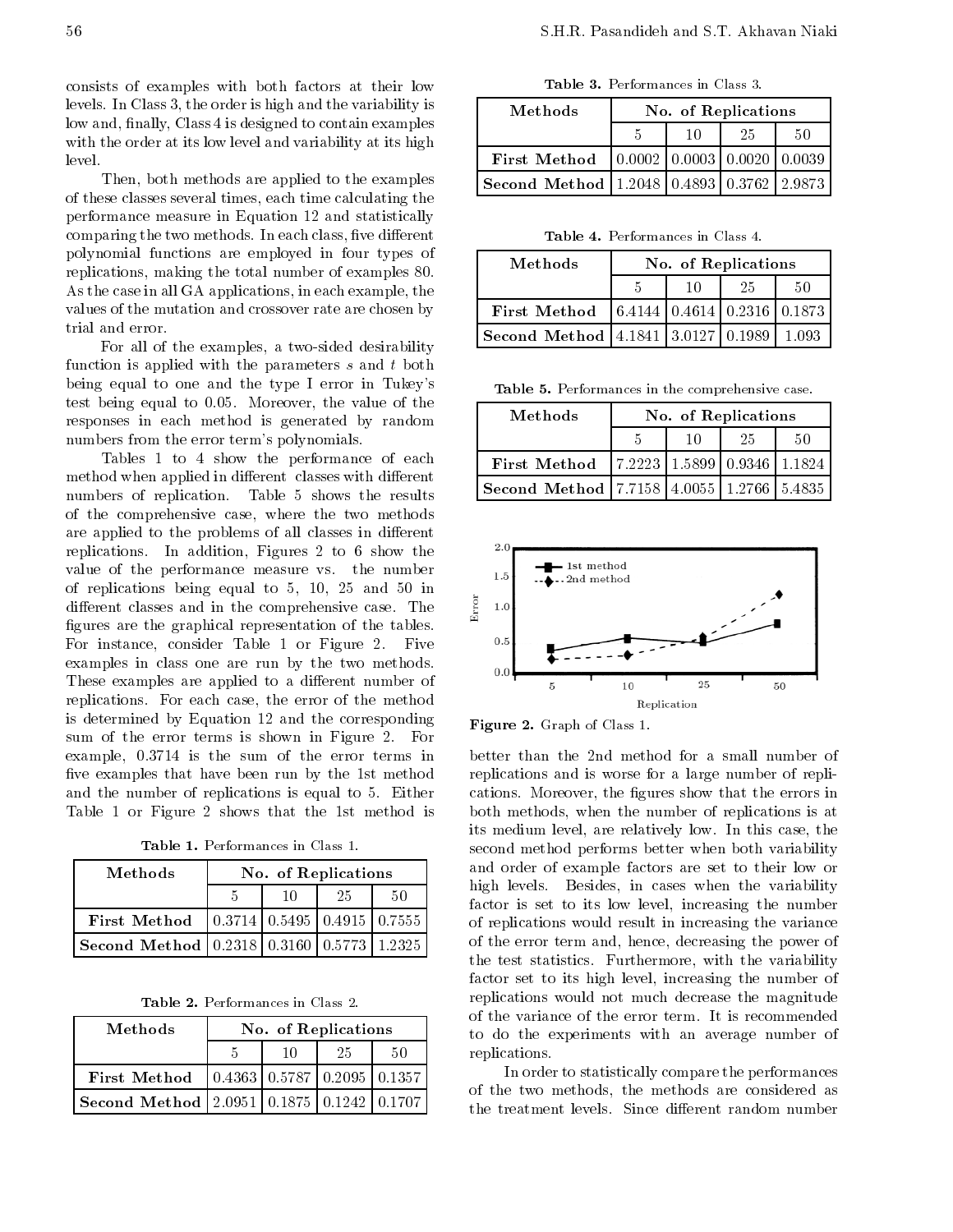**Table 6.** Values of the F-test statistic.

| Type            | $\rm Class$     | Class 2         | Class 3         | Class 4         | Comprehensive Case |
|-----------------|-----------------|-----------------|-----------------|-----------------|--------------------|
| $F_{\rm 0}$     | 0.0902          | 0.43699         | 4.3966          | 0.089           | 4.099              |
| <i>p</i> -value | $\approx 0.428$ | $\approx 0.495$ | $\approx 0.192$ | $\approx 0.527$ | $\approx 0.291$    |

 $F_{0.05,1.3} = 10.13$ 



Figure 3. Graph of Class 2.



Figure 4. Graph of Class 3.



Figure 5. Graph of Class 4.



Figure 6. Graph of the comprehensive case.

seeds are used in different replications, the randomized complete block design [1] is used, the blocks being the replications. This design is applied to both of the classes and for the comprehensive case, and the performances of the methods are compared for each Thus, two treatments and four blocks are class. defined. The observations are the performances of the methods given in Tables 1 to 5. The linear statistical model of this experiment is:

$$
Q_{ij} = \mu + \tau_i + \beta_j + \varepsilon_{ij} \quad i = 1, 2, \ j = 1, 2, 3, 4, \ (13)
$$

where  $Q_{ij}$  is the performance or error value of the *i*th method in the j<sup>th</sup> replication,  $\mu$  is an overall mean,  $\tau_i$ is the effect of the *i*th method,  $\beta_j$  is the effect of the  $j$ th replication and  $\varepsilon_{ij}$  is the usual NID(0, $\sigma$ ) random error term.

Table 6 summarizes the computational results of the experiment. From this table, one can see that the two GA methods are not statistically different in all of the cases.

## Benchmark Case

For better comparison of the presented methods with similar works, in this section a benchmark example is used. This is <sup>a</sup> numerical example about <sup>a</sup> chemical process that was used by Cheng et al. [14] in their research. In this problem, there are three design variables and two responses. The design variables are reaction time  $(x_1)$ , temperature  $(x_2)$  and percent catalyst  $(x_3)$  and the responses are percent conversion  $(y_1)$  and thermal activity  $(y_2)$ . The objective is to maximize the value of the keeping y2 between the theory of the first with  $\alpha$ <sup>a</sup> target value of 57.5.

Although the characteristics of the framework presented in Cheng et al.'s work is totally different from the ones in this research, in the sense that the data are the results of designed experiments (as opposed to simulated results) and the factor levels do not vary in a continuous manner (as opposed to real ones), for comparison purposes it was attempted to fit and use this example in our methodology.

Based on the experimental design data [14], two linear polynomial functions were estimated for each response. These estimates are:

 $y$  and  $y$  and  $y$  and  $y$  and  $y$  and  $y$  and  $y$  and  $y$  and  $z$   $y$  and  $z$   $z$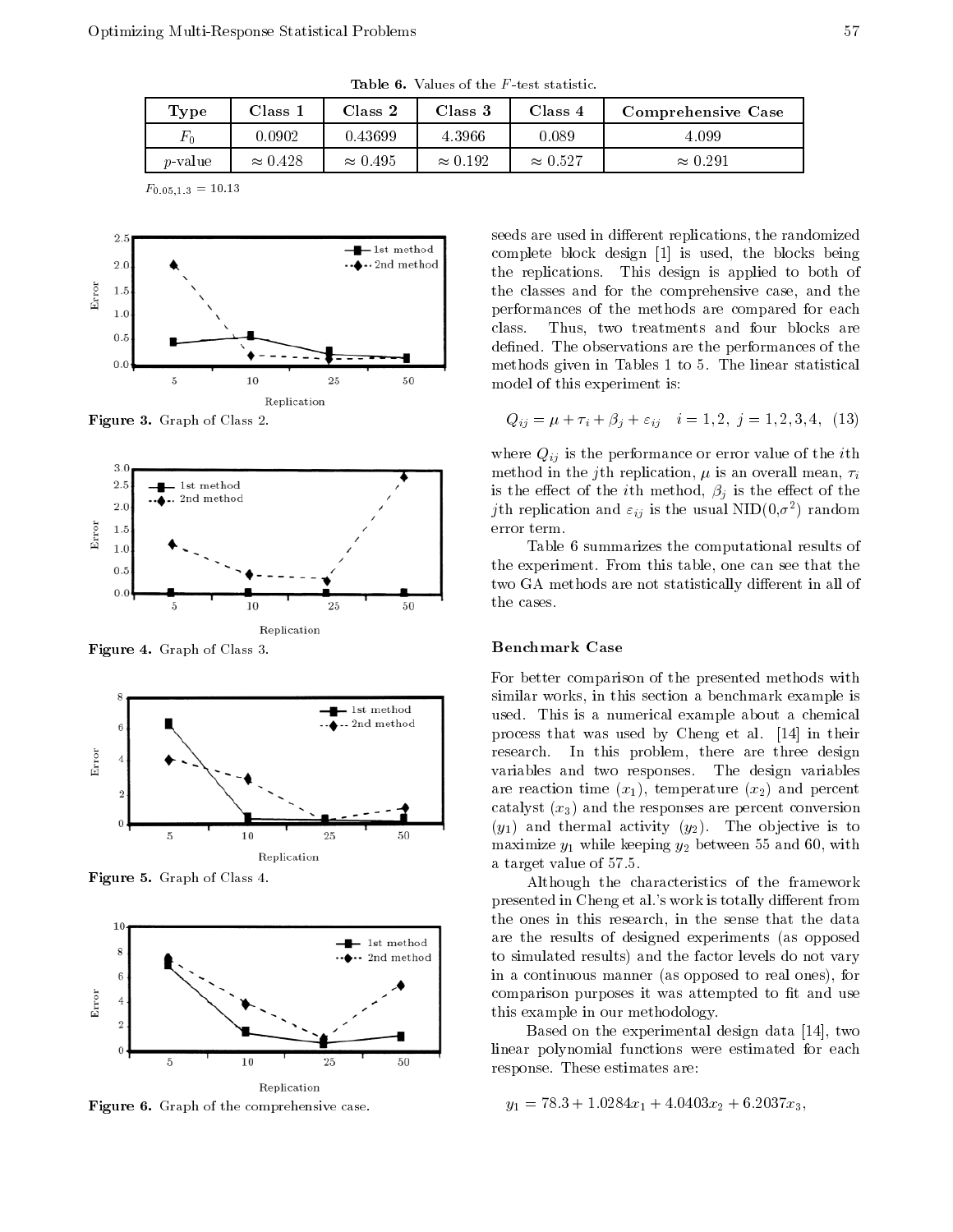$\overline{\phantom{a}}$  , and  $\overline{\phantom{a}}$  , and  $\overline{\phantom{a}}$  , and  $\overline{\phantom{a}}$  ,  $\overline{\phantom{a}}$  ,  $\overline{\phantom{a}}$ 

It is assumed that the error term has normal distribution with mean zero. Based on the experimental results, the variance of the error terms in each model were estimated and, hence, the distributions of the error terms were estimated as: "1 N[0; 33:2] and "2 N[0; 0:73066].

The one-sided desirability function was selected for the first response and its minimum and maximum values were set as 50 and 100, respectively. Also, a twosided desirability function was selected for the second response and the values of 55, 60 and 57.5 were set as its minimum, maximum and target value, respectively. The possible ranges for x1, x2 and x3 are set within the interval  $[-2, 2]$ . The number of replications was set to be equal to 25. Table 7 summarizes the results obtained by the two proposed methods.

The results show that in terms of the first response value, the first method works better than the second method. However, in terms of the second response, the second method works better than the first one. Although the nature of this problem is not the same as the ones for the proposed method, the results are very close to the results of Cheng et al.'s research [14].

# CONCLUSION AND RECOMMENDATIONS FOR FUTURE RESEARCH

In this paper, a multi-response statistical optimization problem was modeled through the desirability function approach. Then, two GA methods were applied to solve this model by simulation. The performance of each method was studied through different simulation replications and statistically compared by <sup>a</sup> performance measure. The statistical design used for this comparison was the randomized complete block design, the blocks being four replications in each case. It was concluded that no statistical difference existed between the two methods in all situations. This was the case if the experiments were not performed in classes. However, the value of the test statistic becomes larger in the latter case. At the end, the performance of<br>the proposed methods was compared with the one by **REFERENCES** the proposed methods was compared with the one by Cheng et al.'s procedure through a designed experiment and it was shown that the proposed methods work well in experimental environments too.

For future research in this area, the following are recommended:

1. One needs to perform some experiments at the

Table 7. The results of the benchmark case.

| Method                                             | $x_{1}$ | $x_{2}$ | $x_{3}$ | $\mathbf{u}$ | $y_2$ |  |
|----------------------------------------------------|---------|---------|---------|--------------|-------|--|
| 1st Method   1.9408 1.9924  1.987  96.6793 58.4939 |         |         |         |              |       |  |
| 2nd Method 1.9871 1.9973 1.9718 96.5572 58.2947    |         |         |         |              |       |  |

medium levels of the order and variability factors. This can be done either by a  $2<sup>3</sup>$  design or the credibility of the statistical test can be enhanced by making some experiments at the center point of <sup>a</sup> 22 design;

- 2. In cases when the user has no idea how to set the parameters  $l$  and  $u$  in the initial step, their extreme values can be assigned. Then, the method can be applied sequentially, selecting the best solution at each step. Next, the solution is replaced with l in the maximization case and with  $u$  in a minimization environment. This process continues until no feasible solution is obtained;
- 3. In addition to Tuckey's test, other multiple comparison tests can be performed. The performance of other statistical tests can be compared in this regard;
- 4. Different crossover and mutation operators in the GA methods may lead to different conclusions;
- 5. One may think of different fitness functions in the algorithms;
- 6. Instead of selecting the chromosomes based on their fitness function values, they can be chosen randomly. This will lead to another type of research, when <sup>a</sup> comparison can be made between the two ways of chromosome selection;
- 7. Instead of preparing the data by simulation, the method can be applied to <sup>a</sup> real world situation, such as quality improvement in industry, where the best subset of the input variables are to be chosen for multi-response optimization purposes;
- 8. Rather than polynomials, the performance of the method can be evaluated by some other functions of the input variables;
- 9. A comprehensive set of benchmark cases is needed for comparison of the performance of different search-heuristic methodologies in this area.

- 1. Montgomery, D.C., Design and Analysis of Experiments, Fourth Ed., John Wiley & Sons, New York, USA (1997).
- 2. Azadivar, F. "Simulation optimization methodologies", Proceedings of the 1999 Winter Simulation Conference (1999).
- 3. Coello Coello, C.A. "An updated survey of GAbased multi-objective optimization techniques", ACM Computing Surveys, 32, pp 109-143 (2000).
- 4. Hartmann, N.E. and Beaumont, R.A. "Optimum compounding computer", Journal of the Institute of the Rubber Industry, 2, pp 272-275 (1968).